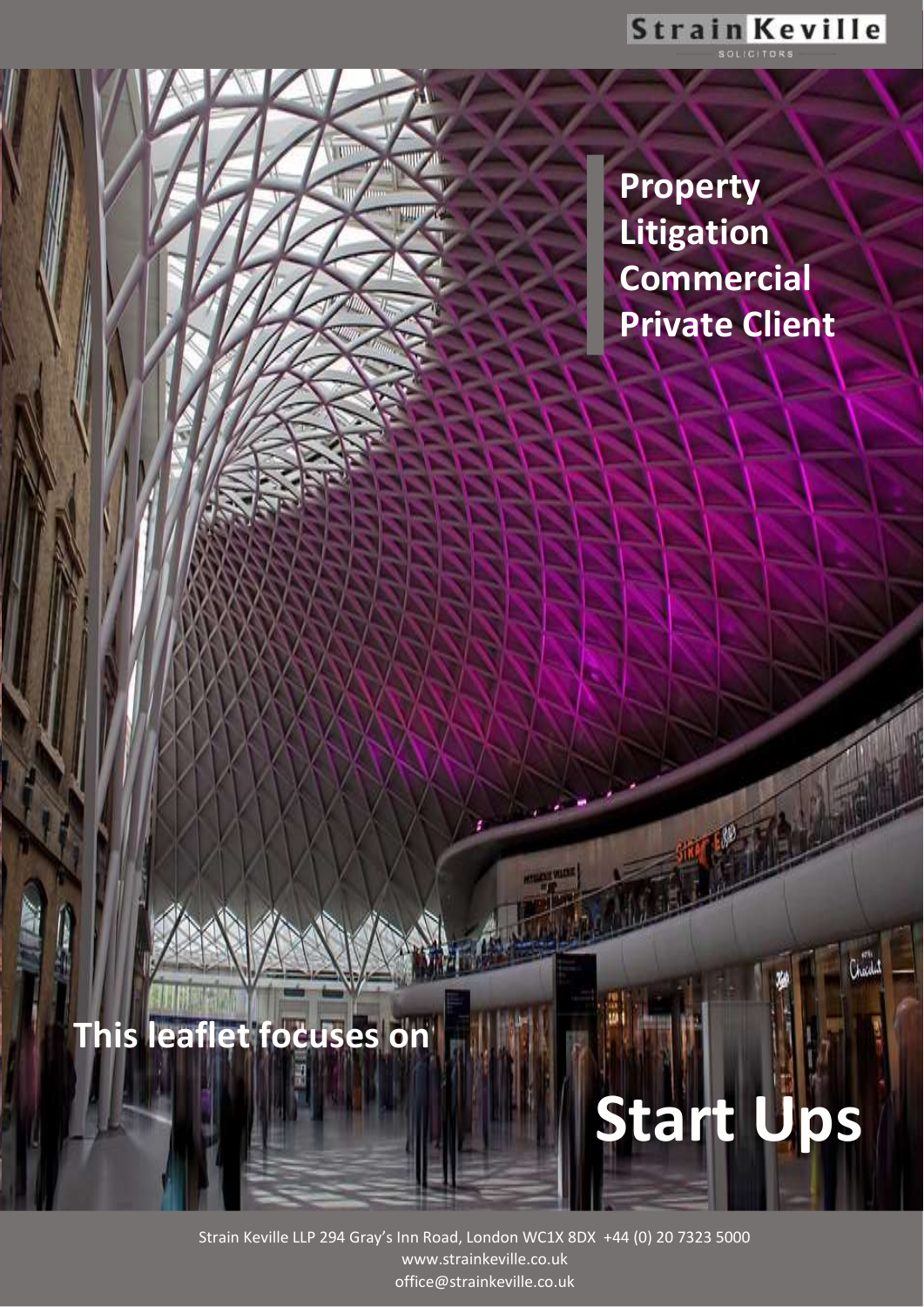# **Client Service Policy**



#### **Our Commitment to Excellent Client Service**

**Provide the Best Advice**

We will always provide accurate and honest advice

- **Transparent** Clear and visible fee structures
- **Listen and Communicate** We listen to you, and keep you up to date
- **Friendly and Informative** We ensure our advice is clear and any jargon fully explained
- **Uphold Our Commitments** We contact you when we say we will
- **▶ Be Accessible** Contact us quickly and easily
- **Feedback**

We always appreciate any honest feedback to improve your experience

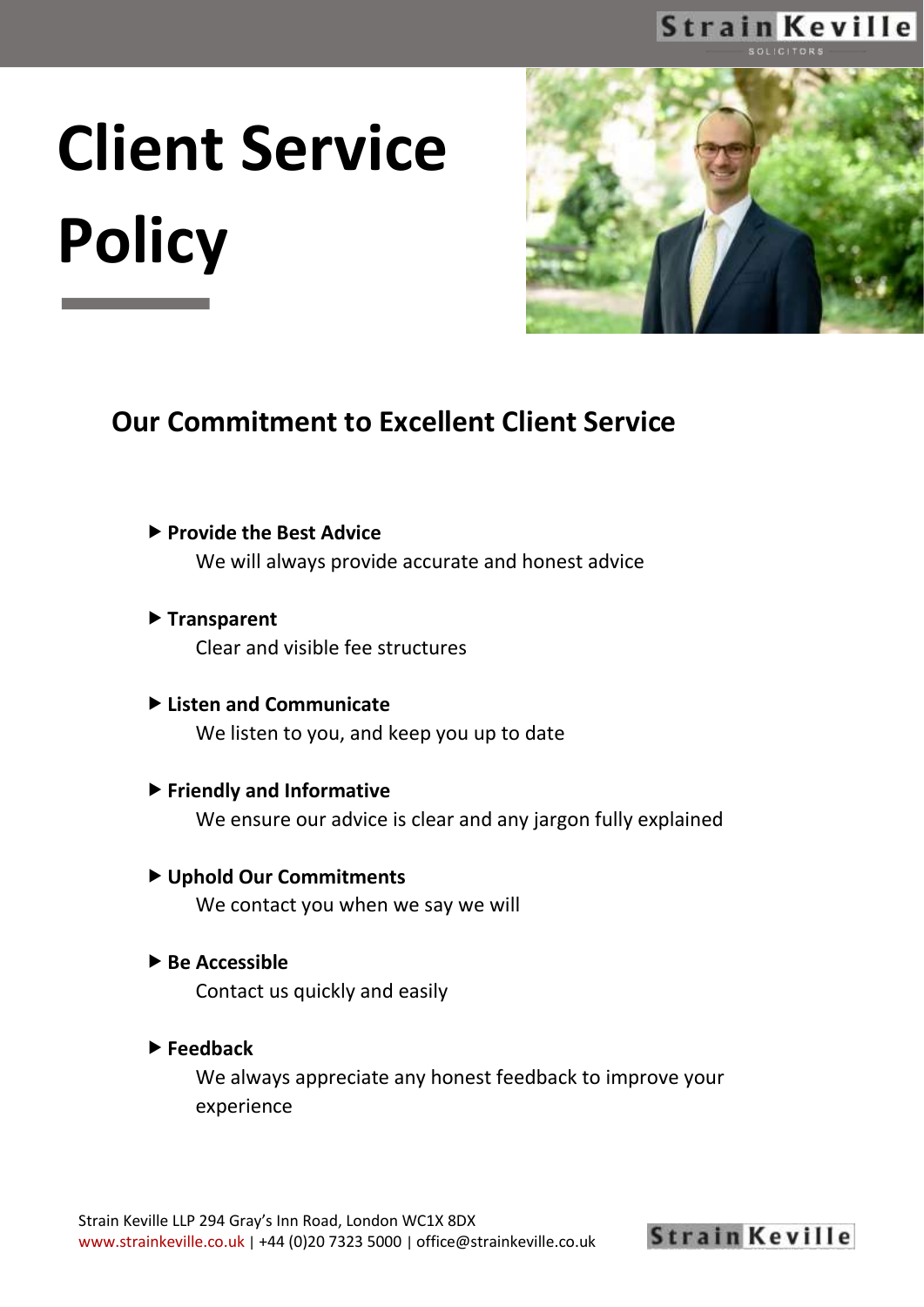# **About Us**

Founded in 1982, we are a specialist firm who aim to work closely with our clients. We pride ourselves on being approachable and straightforward when providing experienced advice on all of our projects. We are transparent about your cases from the first quote through to difficult decisions on settlement. We work with you on your projects, not against you.

Our services are varied, covering core and specialised advice to businesses and individuals. We pride ourselves on truly partnering with our clients, providing a personal, straightforward and transparent service to ensure all our clients receive bespoke legal advice and practical solutions.

Litigation | Property | Commercial | Private Client London | Spain | Gibraltar | Malta

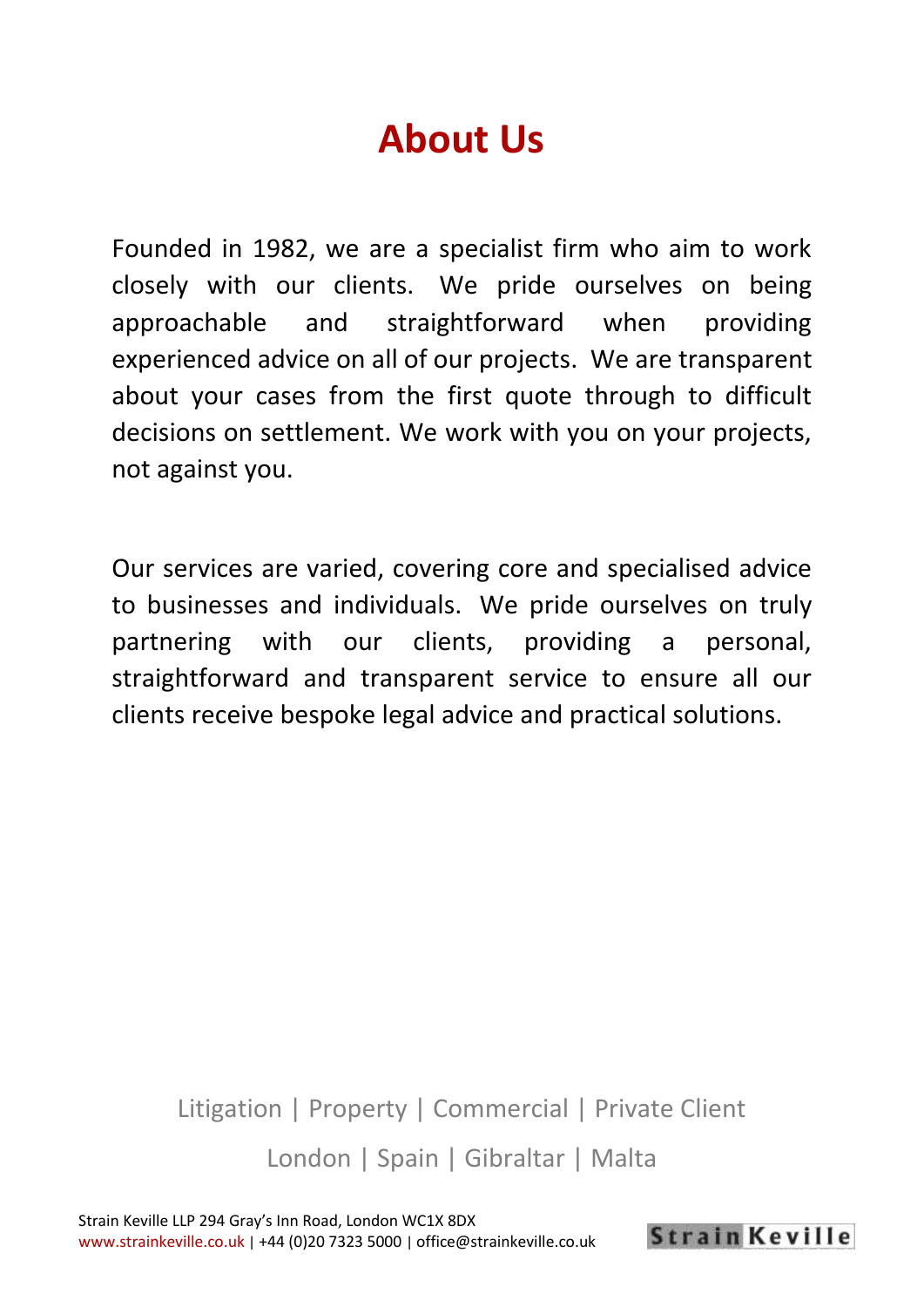# **Commercial Team**



#### **Matthew Strain** | Senior Partner

Solicitor, Barrister Landlord & Tenant | Litigation | Commercial

[mstrain@strainkeville.co.uk](mailto:mstrain@strainkeville.co.uk) 020 7323 5000



**Andrew J Strain** | Head of Property Property | Landlord and Tenant Private Client | Commercial

> [andrewstrain@strainkeville.co.uk](mailto:andrewstrain@strainkeville.co.uk) 020 7323 5000



**Alex Guest** | International Desk Solicitor, Abogado (Spanish Lawyer) Litigation | International Disputes | Commercial

[andrewstrain@strainkeville.co.uk](mailto:andrewstrain@strainkeville.co.uk) 020 7323 5000



**Tim Cheshire** | Company Consultant Company | LLP | Commercial

> [tcheshire@strainkeville.co.uk](mailto:tcheshire@strainkeville.co.uk) 020 7323 5000

**[Our full team can be found here](https://www.strainkeville.co.uk/our-team/)**

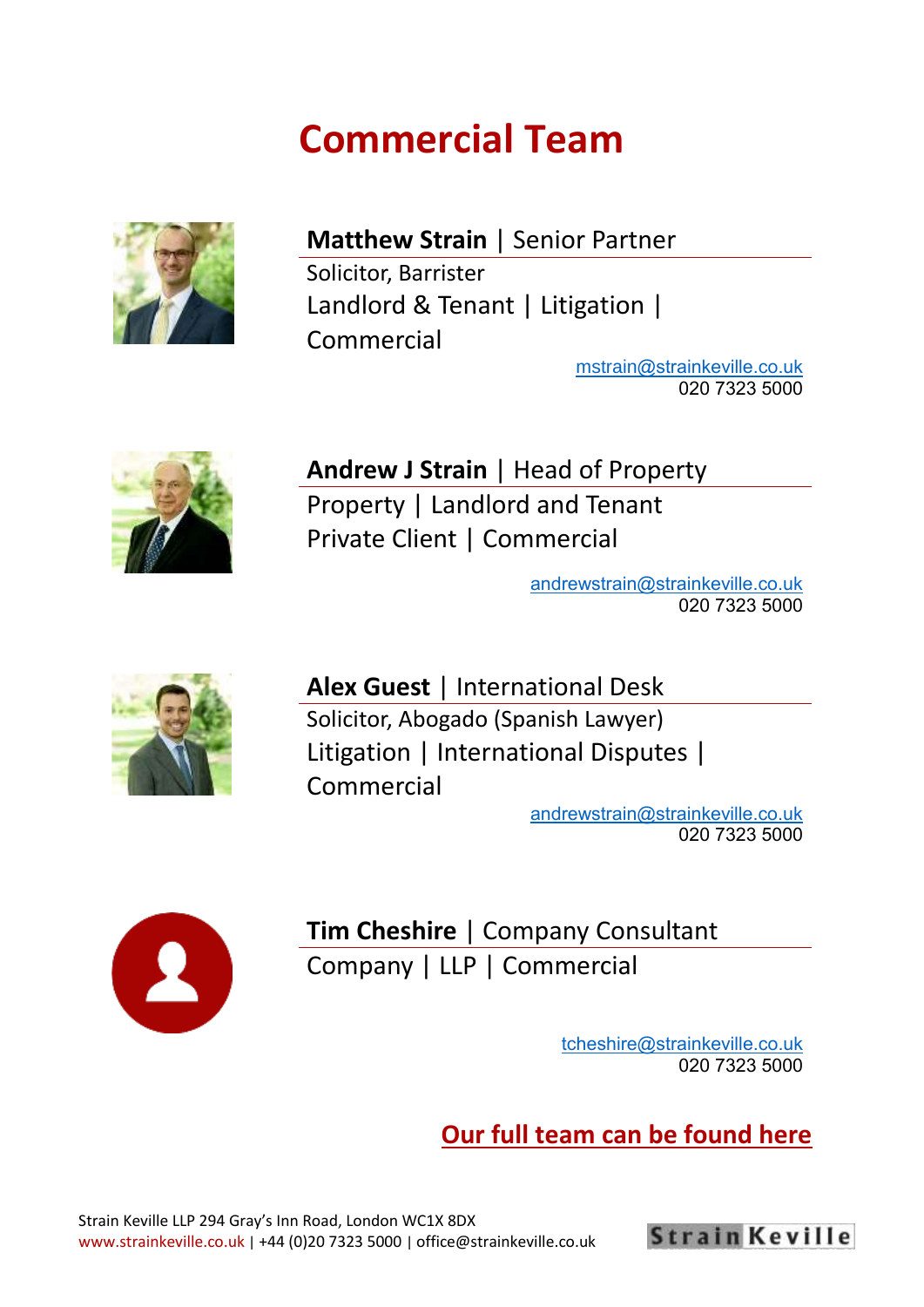# **Useful Links**

- ➢ [Strain Keville Company](https://www.strainkeville.co.uk/company/)
- ➢ [Strain Keville Commercial](https://www.strainkeville.co.uk/commercial/)
- ➢ [Companies House](https://beta.companieshouse.gov.uk/)

We have considerable contacts across a number of areas of expertise, from accountants to property valuers to experts in a number of areas.

Please ask if you need any recommendations, otherwise please search online. The following links might help, but please ensure you check any recommendation is suitable for what you need and that you are happy with engaging them:

- ➢ [Institute of Chartered Accountants](https://www.icaew.com/) **Accountants**
- ➢ [RICS](https://www.ricsfirms.com/)

Surveyors

**Strain Keville**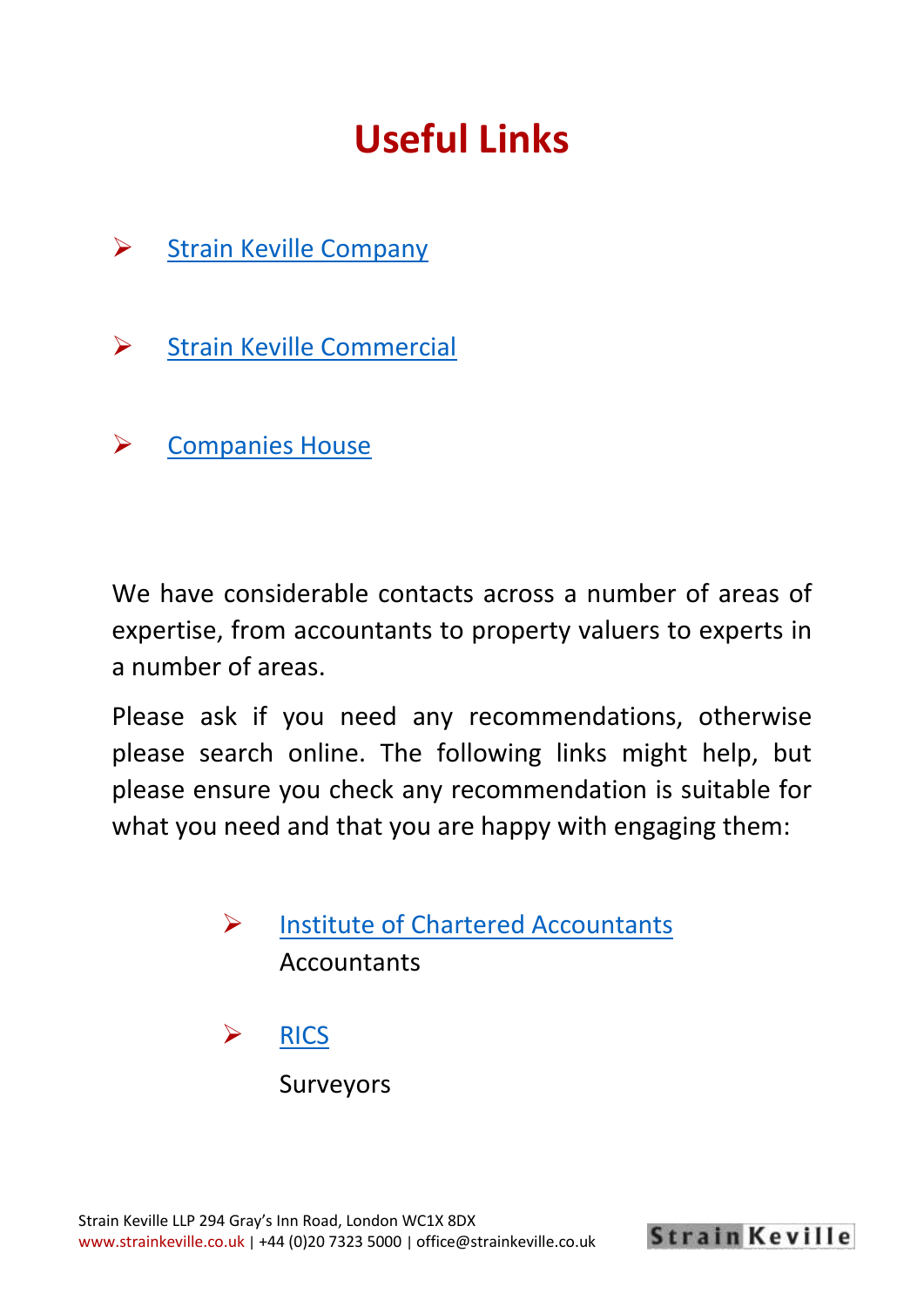# **T&Cs and Request for ID**

We need to ask all of our clients for both ID and to sign up to our T&Cs before we carry out any work.

As part of our aim to be as transparent as possible, we are upfront and clear about the terms on which we engage you as well as our quoted and potential fees. Our T&Cs explain that for you.

We have to ask for ID from our clients to ensure we take steps to protect against fraud or other unwanted activity.

- $\triangleright$  We make our T&Cs available to everyone when they are looking to become a client.
- $\triangleright$  This is <u>our ID form</u>.
- $\triangleright$  Our fee structure is set out, in overview, in the next few pages.

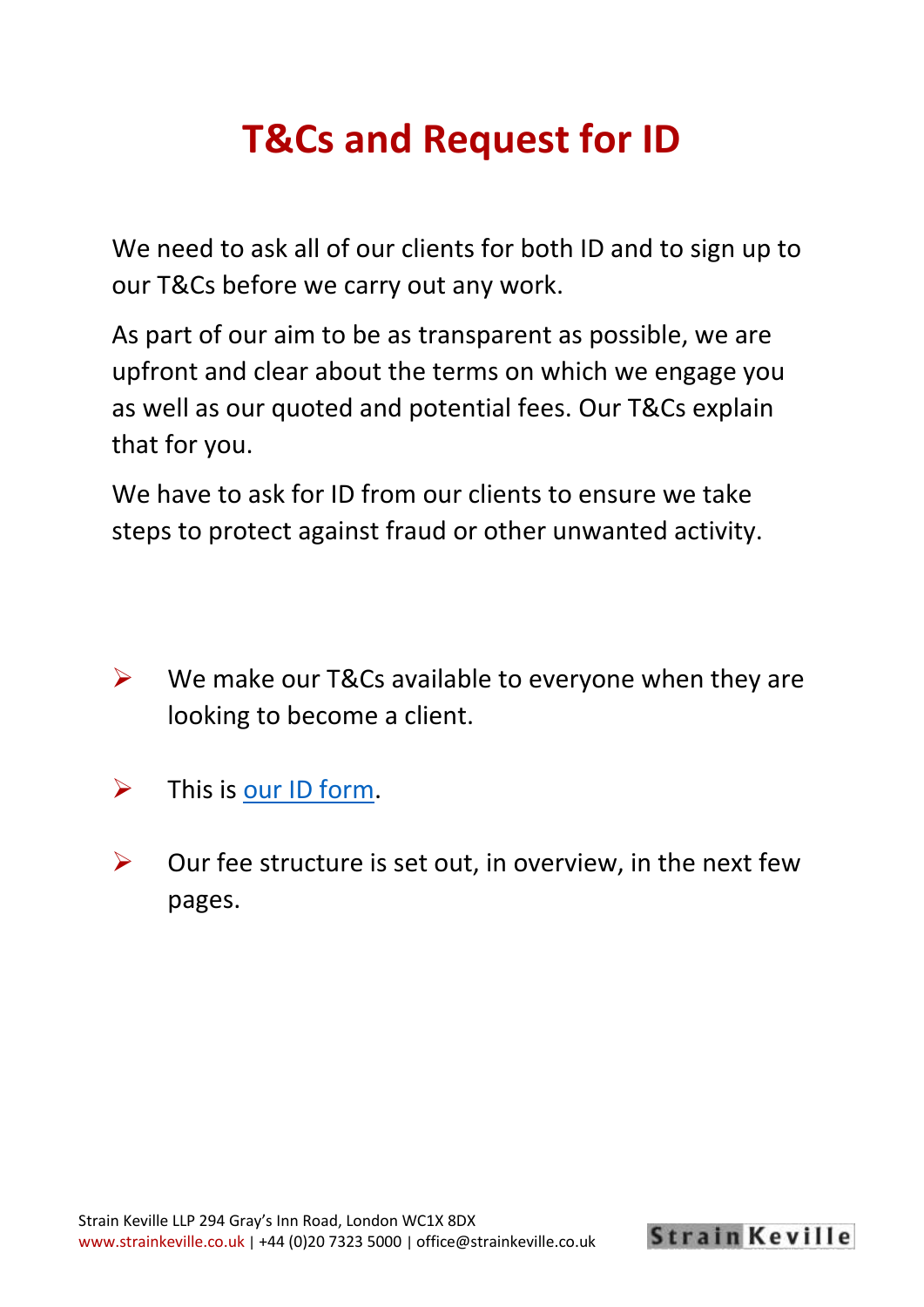### **Company / Business Start Up Prices**

#### **Start Up Pack**

(further details as below)

| Corporation (Ltd / LLP) formation | 250.00   |
|-----------------------------------|----------|
| Non-disclosure agreement          | 0.00     |
| <b>Terms and Conditions</b>       | 950.00   |
| Employment Contract (non-senior)  | 500.00   |
| <b>Staff Handbook</b>             | 750.00   |
|                                   | 2,450.00 |
| Start Up Discount                 | 20%      |
| <b>Total</b>                      | 1,960.00 |

- All figures are for defined levels of work, set out in quotes provided on enquiry
- Work required or instructed outside of the quoted level of work will be charged at our prevailing hourly rate
- All of our property transactional fees are subject to a minimum charge of 950.00
- All figures exclude VAT and disbursements, searches, SDLT, court and companies house fees and any other charges

**Strain Keville** 

• Bespoke work or other documentation / advice is available; please just ask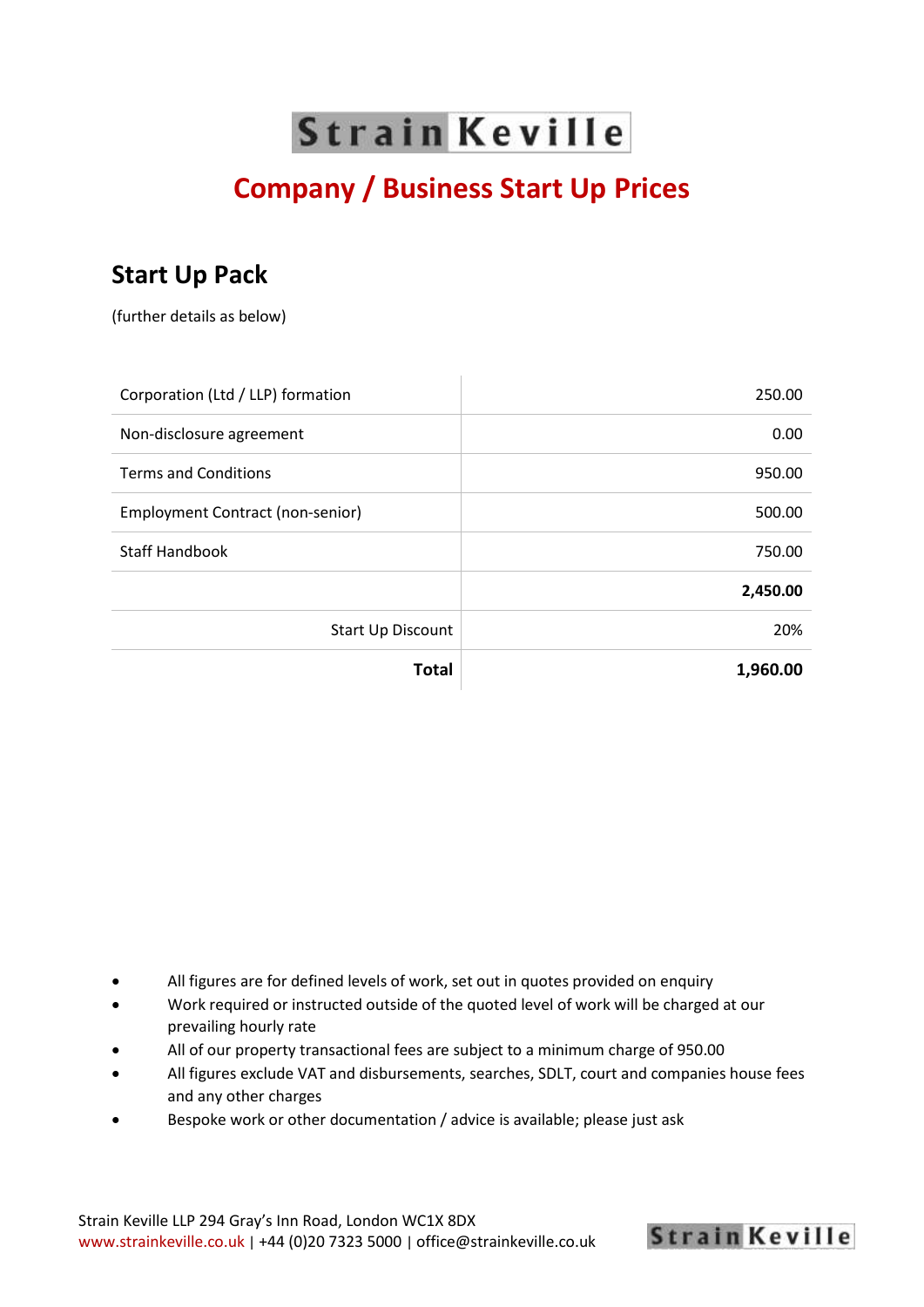#### **Corporate Set Up**

#### Company / LLP Formation

- Name availability check (free in advance)
- Model A Articles
- Registration of officers
- Advice on Director Duties
- Distribution of issued shares
- Issuing of Share Certificates 250.00

#### **Business Documentation**

| Non-disclosure agreement<br><b>Standard terms</b><br>$\bullet$<br>Either to your advantage or mutual<br>$\bullet$                                                                                                   | free on request                                    |
|---------------------------------------------------------------------------------------------------------------------------------------------------------------------------------------------------------------------|----------------------------------------------------|
| <b>Terms and Conditions</b><br>Provision of services / Sale terms<br>$\bullet$<br>Standard terms<br>$\bullet$<br>Reusable<br>$\bullet$<br>Email disclaimer, standard terms<br>٠                                     | 950.00                                             |
| <b>GDPR</b><br>Taking instructions<br>$\bullet$<br><b>External Privacy Notice</b><br>$\bullet$<br>Internal Employee Privacy Notice<br>$\bullet$                                                                     | 1,450.00                                           |
| <b>Employment Documents</b>                                                                                                                                                                                         |                                                    |
| <b>Employment Contract</b><br><b>Standard terms</b><br>Non-senior                                                                                                                                                   | 500.00                                             |
| Senior Employment Contract<br><b>Standard terms</b><br>$\bullet$<br><b>Enhanced terms</b><br>$\bullet$<br><b>Post Termination Restrictions</b><br>$\circ$<br>Confidentiality<br>$\circ$<br>IP protection<br>$\circ$ | 950.00                                             |
| Repeat contracts, or with minor amends                                                                                                                                                                              | 250.00                                             |
| <b>Employment handbook documents</b><br>(standard terms, to be amended and updated)<br><b>Staff Handbook</b><br>Extra Policies (as available)<br>٠                                                                  | (staff handbook) 750.00<br>(Extra Policies) 150.00 |

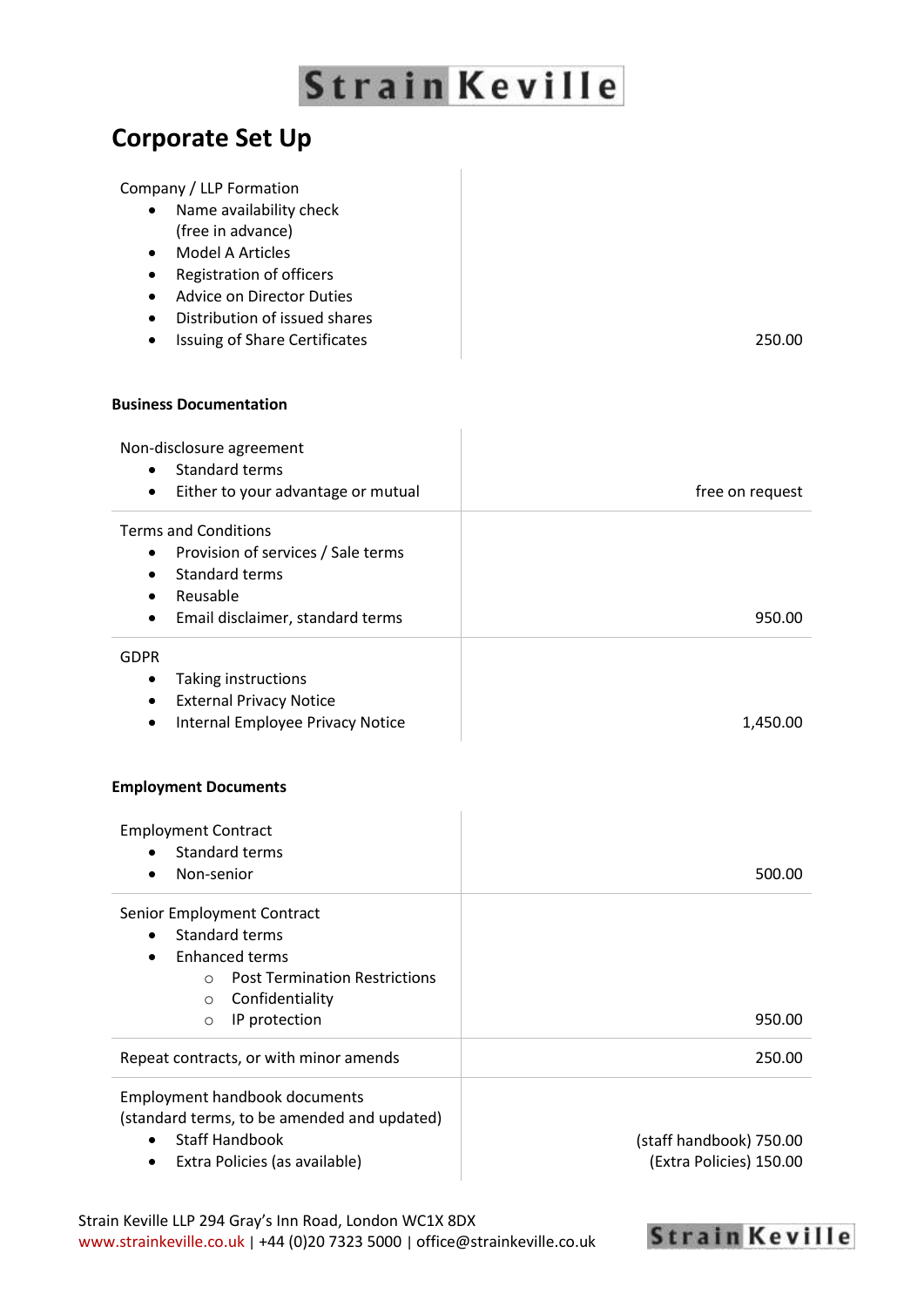#### **Intellectual Property**

Registration

- Internationally
- Just the name
- Any patentable products etc?
- Who will you aim this at?
- Has it gone public already?

quotation on request (from our affiliates)